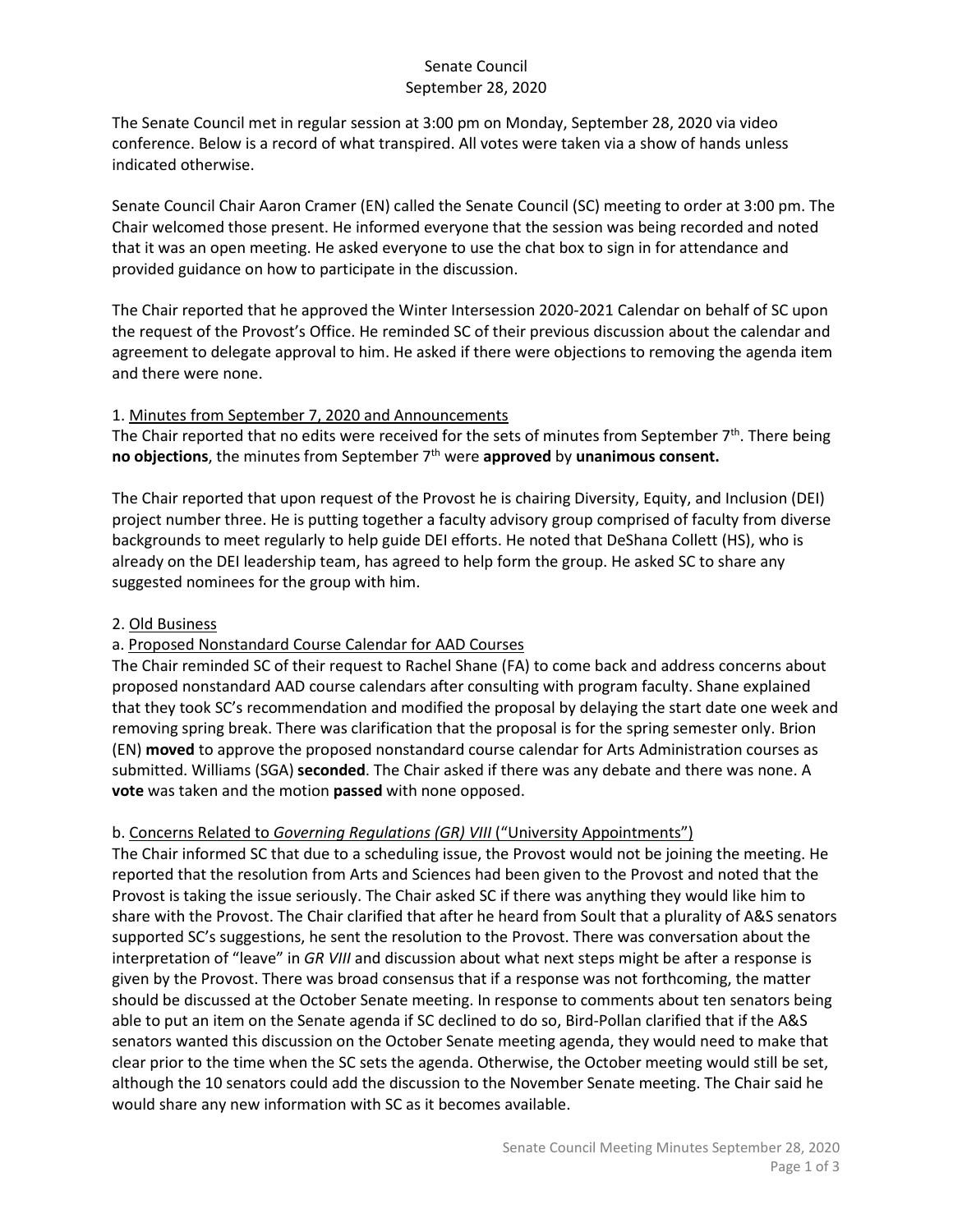## 3. Calendar Requests

## a. College of Pharmacy (PharmD) Spring 2021

Associate Dean Frank Romanelli (PH) explained the calendar request for Spring 2021. Andrade (ME) **moved** to approve the calendar request for the Doctor of Pharmacy degree program for spring 2021. Collett (HS) **seconded**. The Chair asked if there was any debate and there was none. A **vote** was taken and the motion **passed** with none opposed and one abstaining.

#### b. Nonstandard Calendar Request for EMBA Courses for Spring 2021

Executive Director of the Professional Resource Center Lorna Patches (BE) explained the calendar request for spring 2021. Brion (EN) **moved** to approve the nonstandard calendar request for the Executive Master of Business Administration courses for spring 2021. Andrade (ME) **seconded**. The Chair asked if there was any debate and there was none. A **vote** was taken and the motion **passed** with none opposed and one abstaining.

### c. Nonstandard Calendar Request for AT 641 for Spring 2021

Associate Dean of Academic Affairs and Undergraduate Education Karen Badger (HS) explained the calendar request for Spring 2021. Vincent (BE) **moved** to approve the nonstandard calendar request for Athletic Training (AT) 641 for spring 2021. Brion (EN) **seconded**. The Chair asked if there was any debate and there was none. A **vote** was taken and the motion **passed** with none opposed and one abstaining.

### d. Nonstandard Calendar Request for CSD 659 for Spring 2021

Associate Dean of Academic Affairs and Undergraduate Education Karen Badger (HS) explained the calendar request for spring 2021. There was clarification about students who are unable to obtain the required amount of hours. Andrade (ME) **moved** to approve the nonstandard calendar request for Clinical Rotation in Speech Language Pathology (CSD) 659 for spring 2021. Collett (HS) **seconded**. The Chair asked if there was any debate and there was none. A **vote** was taken and the motion **passed** with none opposed and one abstaining.

#### e. Summer 2021 Calendar

University Registrar Kim Taylor explained the calendar changes for summer 2021. There was clarification about the three University holidays during the summer. Brion (EN) **moved** to approve the summer 2021 calendar. Andrade (ME) **seconded**. The Chair asked if there was any debate and there was none. A **vote** was taken and the motion **passed** with none opposed.

#### 4. Committee Reports

### a. Ad Hoc Workgroup on Senate's Admissions and Academic Standards Committee Charge (AHWSAASCC)

## i. Final Report

The Chair explained the charge of the Ad Hoc Workgroup was to review the broad charge of the Senate's Admissions and Academic Standards Committee (SAASC) and provide recommendations to narrow its focus. The members consisted of the current SAASC Chair Jennifer Bird-Pollan (LA), two previous SAASC Chairs Bill Smith (EN) and Herman Ferrell (FA), Senate's Rules and Elections Chair DeShana Collett (HS), Senate's Academic Programs Chair Leslie Vincent (BE), and Sheila Brothers from the SC office. He then outlined the seven recommendations from AHWSAASCC. There was some clarification about tracking changes and edits to the Bulletin. There were some questions about what security exists within Acalog to ensure that users cannot update program-related requirements. Taylor said that she could not describe the security in such fields in detail; this was the first year where colleges edited Bulletin content